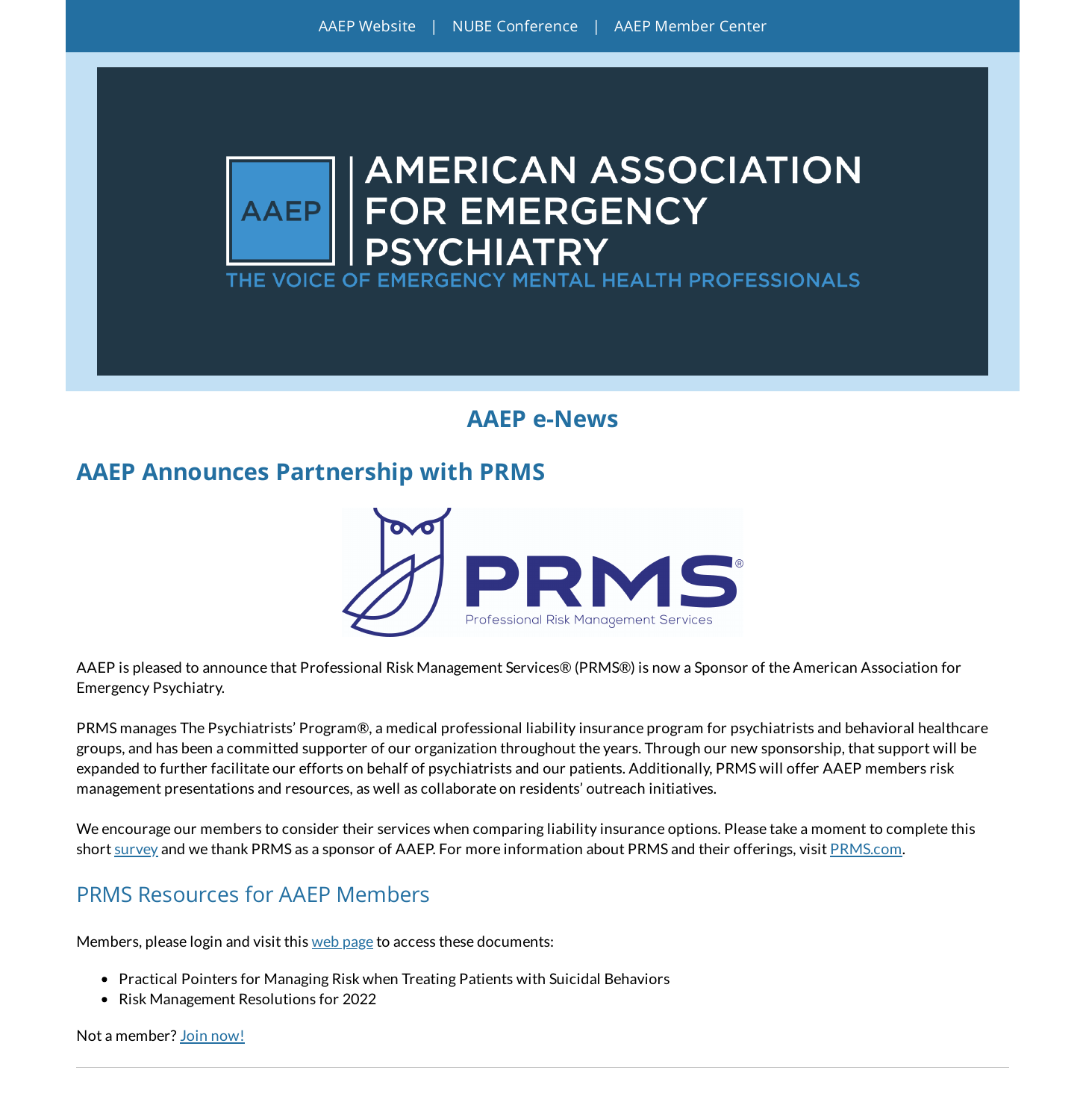# **AAEP Announces New Online Learning Center**

#### AAEP's platform for a quick, relevant and simple way to consume information and education!

AAEP is proud to introduce its new [Learning](https://aaepevent.mclms.net/en/) Center! This intuitive platform allows members and prospects to navigate custom learning pathways with virtual courses and webinars. These on-demand courses offer an easy, attractive and affordable way for learners to gain education on their own time and at their own speed!

2019 & 2020 NUBE Conference recordings/videos are now available in the learning center. Access to these recording are FREE for members. Non-members pay \$99.



More programming to come, including NUBE conferences from 2017, 2018 & 2021

**Visitthe [Learning](https://aaepevent.mclms.net/en/) Center**

## **AAEP Welcomes New Members**

We would like to recognize and welcome the following new members who joined AAEP in January:

- Craig Bilbrey
- Matthew Cooley
- Andrew Coulter
- Ava Daruvala
- Max Ellithorpe
- Abigail Gomo
- Arooj Latif
- Rosalyn McAuley
- Raymond Pitetti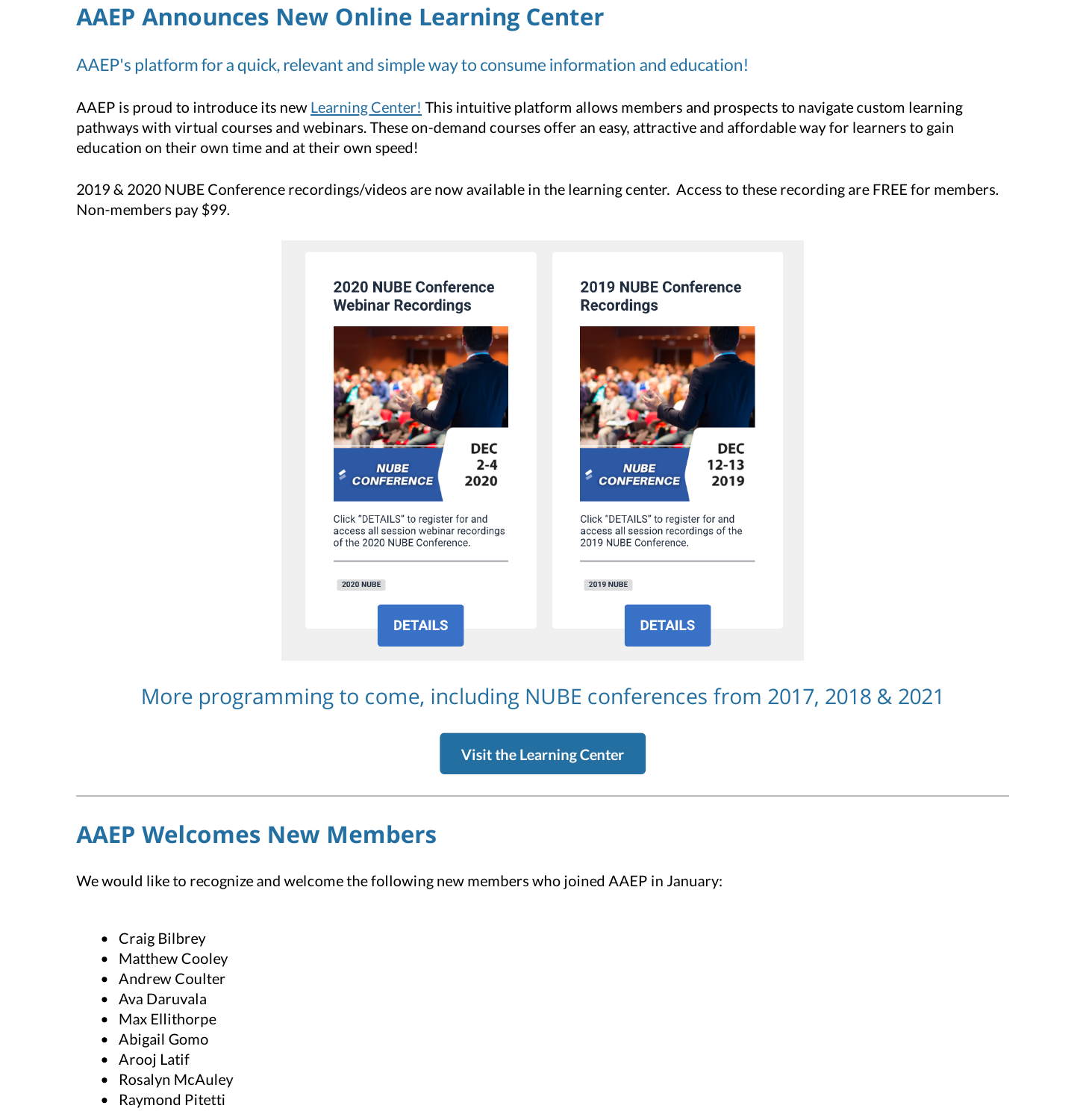Jake Prillo

Not a member? Please [join](https://aaep.memberclicks.net/join) today!

# **Save-the-Date for 2022 NUBE**

The 13th Annual National Update on Behavioral Emergencies, or NUBE Conference, will be held in Arizona, December 8 - 9 , 2022. More information will be coming soon!

# **Journal of the American Association for Emergency Psychiatry**

The 2021 edition of the Journal of the American Association for Emergency Psychiatry was released in December! Members can view the JAAEP on the AAEP website by logging in to their member profile and viewing here.

Inside the latest issue:

- Special Letter from AAEP Presidents
- APA Meeting Sessions of Interest; Instructions to Contributors
- President's Note
- Editor's Note
- Assessment and Discharge Considerations for Alcohol-Intoxicated ED Patients; KE Rodenbach, C Roeder, G Ciuffetelli, & KR Stowell
- Clinical and behavioral indicators associated with trauma history in children and adolescents enrolled in an emergency department diversion program; A Ribbers, A Lin, D Sheridan, R Marshall
- NUBE 12 Dec 9-10, 2021 Presentation Abstracts

For more information on submitting an article to the JAAEP, please click [here.](https://aaep.memberclicks.net/journal-of-the-american-association-for-emergency-psychiatry)

Not a member? Join [now!](https://aaep.memberclicks.net/join)

# **AAEP Membership Information - Why Should You Join?**

- The American Association for Emergency Psychiatry is a **multidisciplinary organization that serves as the voice of emergency mental health.** The membership includes:
	- o directors of psychiatric emergency services
	- emergency departments psychiatrists
	- emergency physicians
	- nurses
	- social workers
	- psychologists
	- physician assistants
	- educators, and
	- $\circ$  other professionals involved in emergency psychiatry
- The Journal of the American Association for Emergency Psychiatry and archived issues
- Connect and communicate with members by using the AAEP Listserv
- Discounted rates to events and conferences
- Access to education in the AAEP Learning center (free or deeply discounted for members!)
- Virtual Town Hall networking events